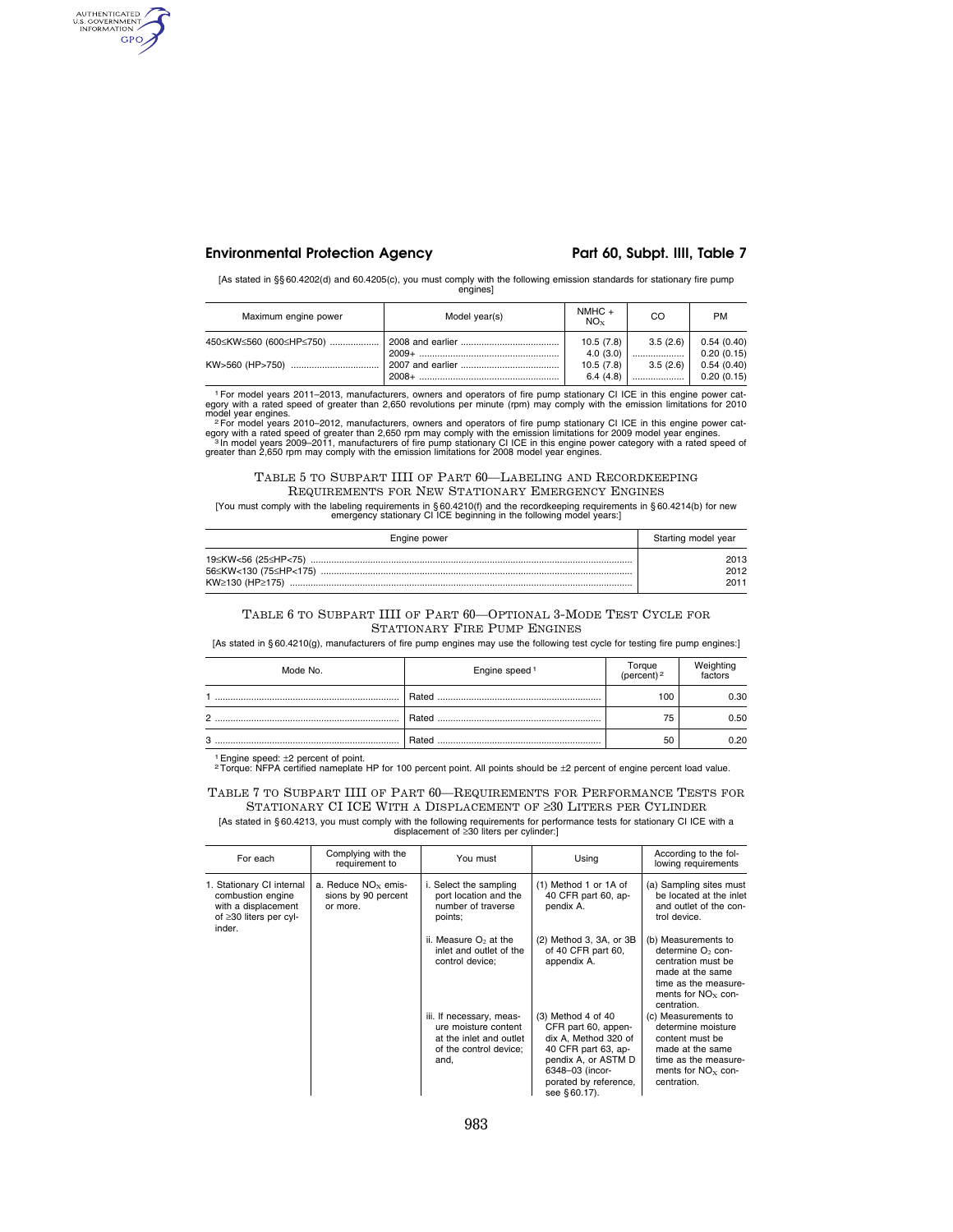$\overline{\phantom{a}}$ 

# Part 60, Subpt. IIII, Table 7 40 CFR Ch. I (7-1-10 Edition)

[As stated in § 60.4213, you must comply with the following requirements for performance tests for stationary CI ICE with a displacement of ≥30 liters per cylinder:]

| For each | Complying with the<br>requirement to                                                                       | You must                                                                                                                                                       | Using                                                                                                                                                                         | According to the fol-<br>lowing requirements                                                                                                                            |
|----------|------------------------------------------------------------------------------------------------------------|----------------------------------------------------------------------------------------------------------------------------------------------------------------|-------------------------------------------------------------------------------------------------------------------------------------------------------------------------------|-------------------------------------------------------------------------------------------------------------------------------------------------------------------------|
|          |                                                                                                            | iv. Measure $NOx$ at the<br>inlet and outlet of the<br>control device.                                                                                         | (4) Method 7E of 40<br>CFR part 60, appen-<br>dix A, Method 320 of<br>40 CFR part 63, ap-<br>pendix A, or ASTM D<br>6348-03 (incor-<br>porated by reference,<br>see §60.17).  | (d) $NOx concentration$<br>must be at 15 per-<br>cent $O_2$ , dry basis.<br>Results of this test<br>consist of the aver-<br>age of the three 1-<br>hour or longer runs. |
|          | b. Limit the concentra-<br>tion of $NOx$ in the<br>stationary CI internal<br>combustion engine<br>exhaust. | i. Select the sampling<br>port location and the<br>number of traverse<br>points;                                                                               | (1) Method 1 or 1A of<br>40 CFR part 60, ap-<br>pendix A.                                                                                                                     | (a) If using a control<br>device, the sampling<br>site must be located<br>at the outlet of the<br>control device.                                                       |
|          |                                                                                                            | ii. Determine the $O2$<br>concentration of the<br>stationary internal<br>combustion engine<br>exhaust at the sam-<br>pling port location;<br>and,              | (2) Method 3, 3A, or 3B<br>of 40 CFR part 60,<br>appendix A.                                                                                                                  | (b) Measurements to<br>determine O <sub>2</sub> con-<br>centration must be<br>made at the same<br>time as the measure-<br>ment for $NOx$ con-<br>centration.            |
|          |                                                                                                            | iii. If necessary, meas-<br>ure moisture content<br>of the stationary in-<br>ternal combustion en-<br>gine exhaust at the<br>sampling port loca-<br>tion; and, | $(3)$ Method 4 of 40<br>CFR part 60, appen-<br>dix A, Method 320 of<br>40 CFR part 63, ap-<br>pendix A, or ASTM D<br>6348-03 (incor-<br>porated by reference,<br>see §60.17). | (c) Measurements to<br>determine moisture<br>content must be<br>made at the same<br>time as the measure-<br>ment for $NOx$ con-<br>centration.                          |
|          |                                                                                                            | iv. Measure $NOx$ at the<br>exhaust of the sta-<br>tionary internal com-<br>bustion engine.                                                                    | (4) Method 7E of 40<br>CFR part 60, appen-<br>dix A, Method 320 of<br>40 CFR part 63, ap-<br>pendix A, or ASTM D<br>6348-03 (incor-<br>porated by reference,<br>see §60.17).  | (d) $NOx$ concentration<br>must be at 15 per-<br>cent $O_2$ , dry basis.<br>Results of this test<br>consist of the aver-<br>age of the three 1-<br>hour or longer runs. |
|          | c. Reduce PM emis-<br>sions by 60 percent<br>or more.                                                      | i. Select the sampling<br>port location and the<br>number of traverse<br>points;                                                                               | (1) Method 1 or 1A of<br>40 CFR part 60, ap-<br>pendix A.                                                                                                                     | (a) Sampling sites must<br>be located at the inlet<br>and outlet of the con-<br>trol device.                                                                            |
|          |                                                                                                            | ii. Measure $O2$ at the<br>inlet and outlet of the<br>control device;                                                                                          | (2) Method 3, 3A, or 3B<br>of 40 CFR part 60,<br>appendix A.                                                                                                                  | (b) Measurements to<br>determine O <sub>2</sub> con-<br>centration must be<br>made at the same<br>time as the measure-<br>ments for PM con-<br>centration.              |
|          |                                                                                                            | iii. If necessary, meas-<br>ure moisture content<br>at the inlet and outlet<br>of the control device:<br>and                                                   | $(3)$ Method 4 of 40<br>CFR part 60, appen-<br>dix A.                                                                                                                         | (c) Measurements to<br>determine and mois-<br>ture content must be<br>made at the same<br>time as the measure-<br>ments for PM con-<br>centration.                      |
|          |                                                                                                            | iv. Measure PM at the<br>inlet and outlet of the<br>control device.                                                                                            | $(4)$ Method 5 of 40<br>CFR part 60, appen-<br>dix A.                                                                                                                         | (d) PM concentration<br>must be at 15 per-<br>cent $O_2$ , dry basis.<br>Results of this test<br>consist of the aver-<br>age of the three 1-<br>hour or longer runs.    |
|          | d. Limit the concentra-<br>tion of PM in the sta-<br>tionary CI internal<br>combustion engine<br>exhaust.  | i. Select the sampling<br>port location and the<br>number of traverse<br>points;                                                                               | (1) Method 1 or 1A of<br>40 CFR part 60, ap-<br>pendix A.                                                                                                                     | (a) If using a control<br>device, the sampling<br>site must be located<br>at the outlet of the<br>control device.                                                       |